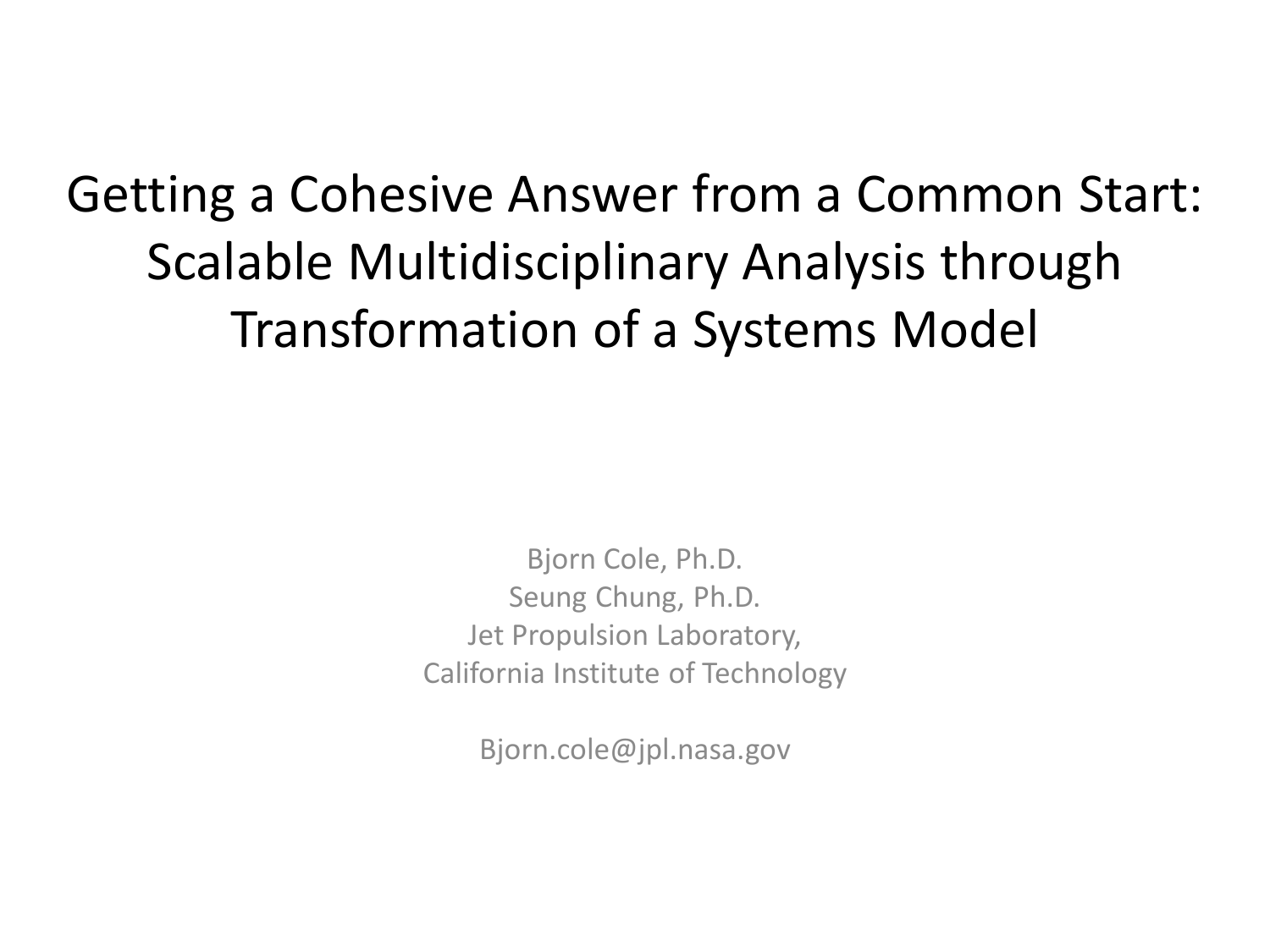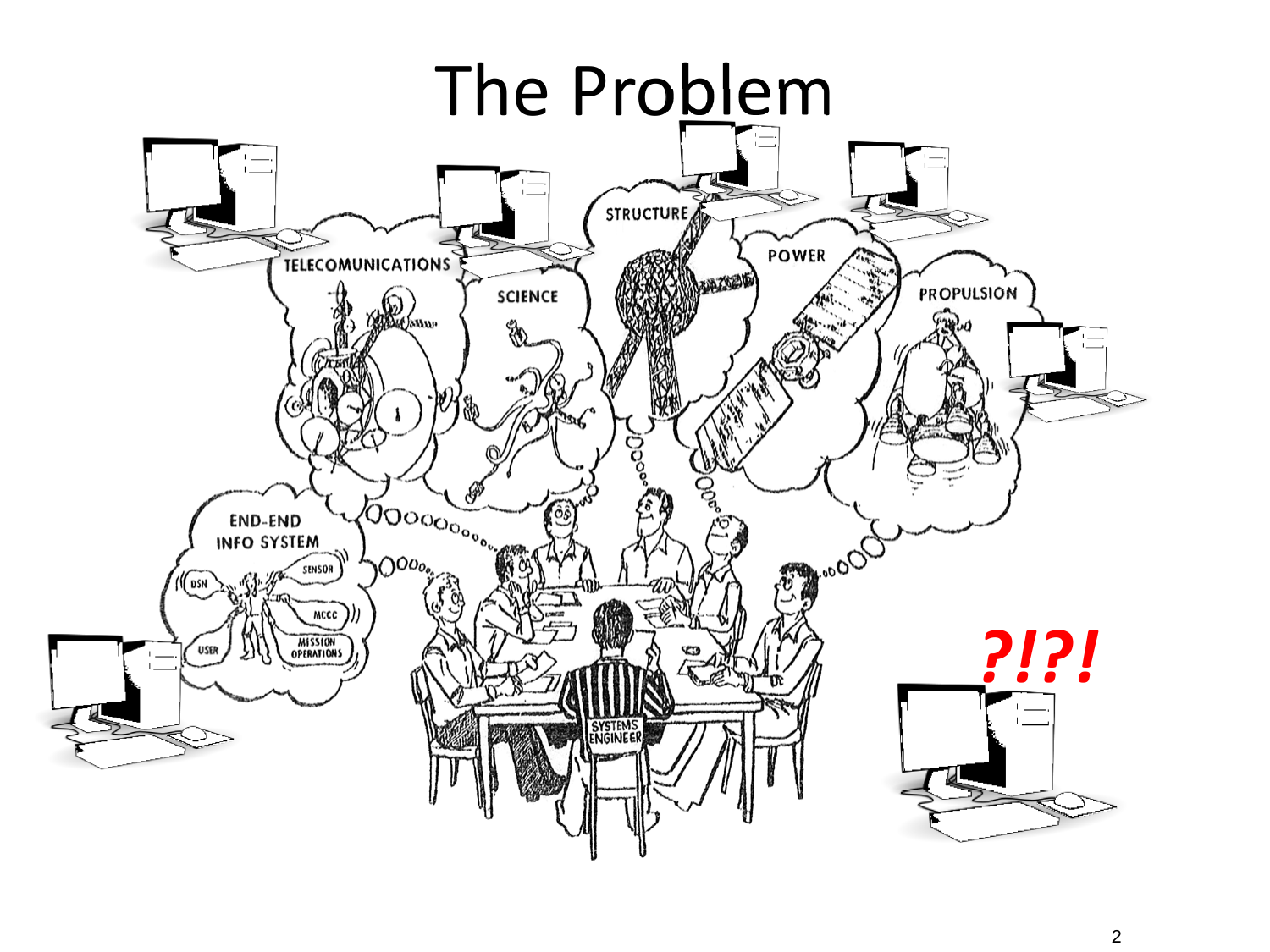#### Transformation in General

Image from webpage of Business Informatics Group, Vienna University of Technology

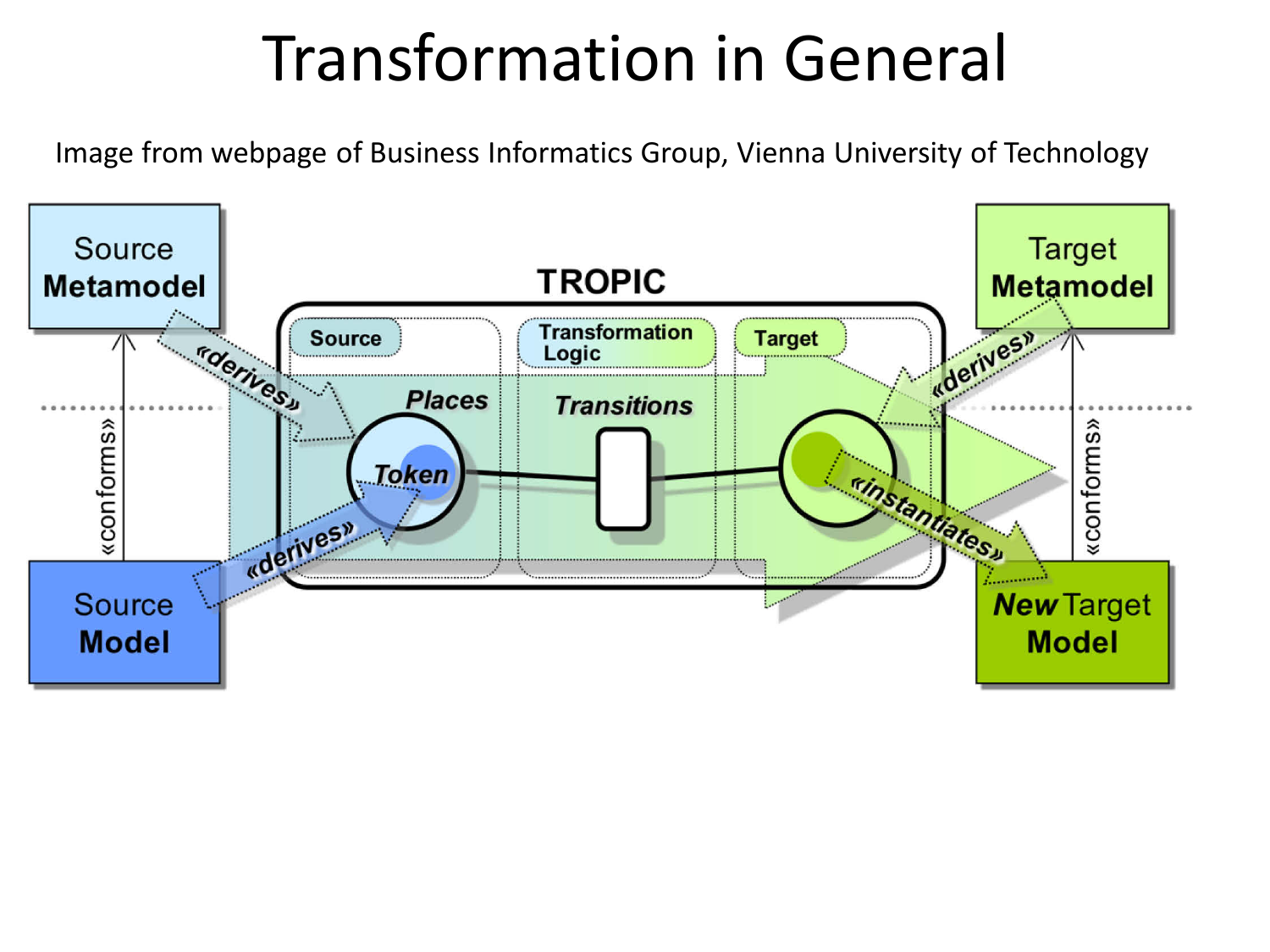#### What QVTo looks like

A simple transformation example (from The Art of Model Transformation with Operational QVT - Sergey Boyko, Radomil Dvorak, Alexander Igdalov; March 2009)

From Publically Available Eclipse 2009 presentation



The Art of Model Transformation with Operational QVT - Sergey Boyko, Radomil Dvorak, Alexander Igdalov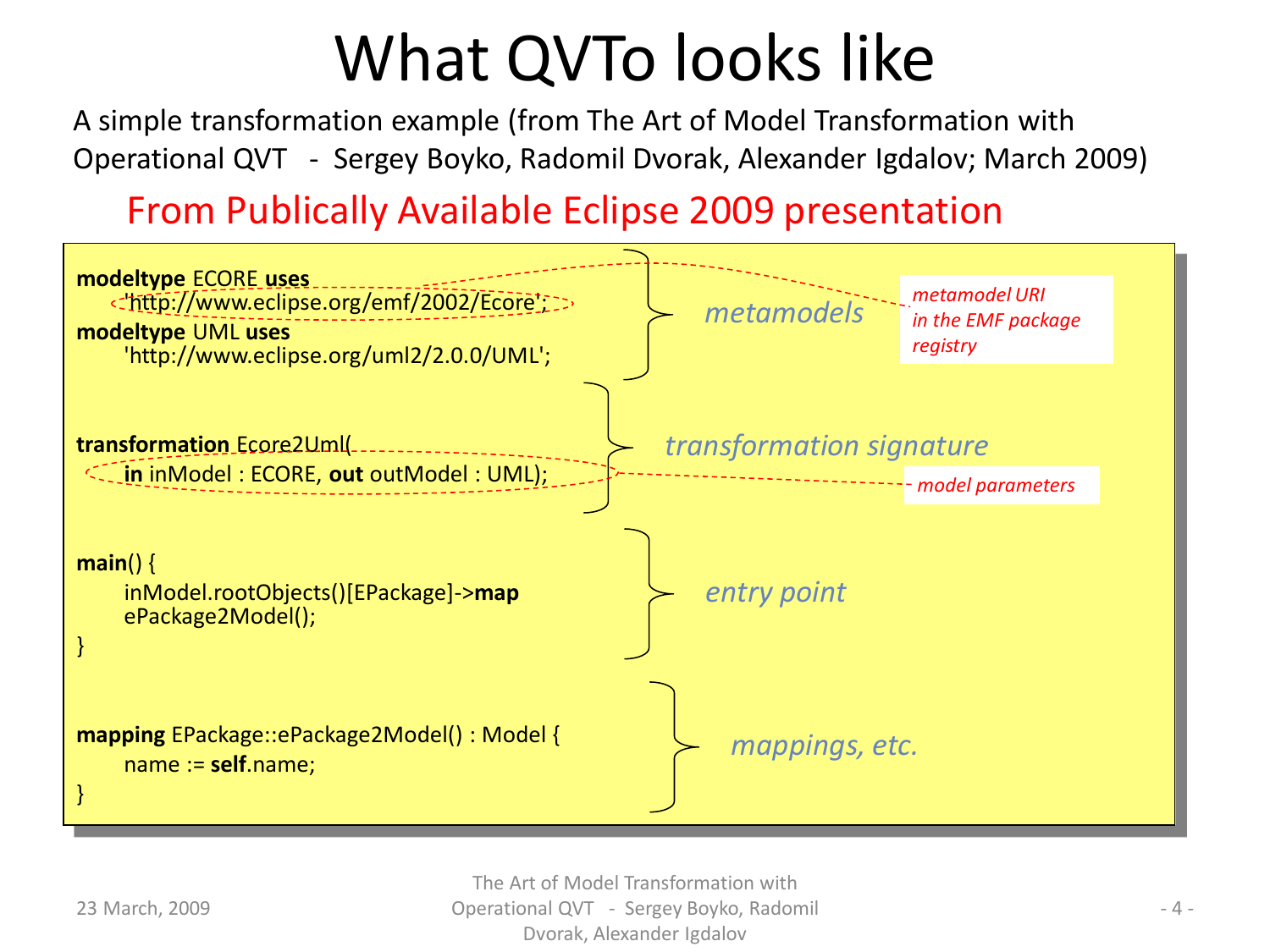#### JEO: SysML-Simulink Power Simulation

Represents hardware in its entirety, including its *parameters values*, and its specified *behavior*, such as *states* Represents a broadcast *trigger* to cause the hardware to *change state* and thus consume a different amount of power

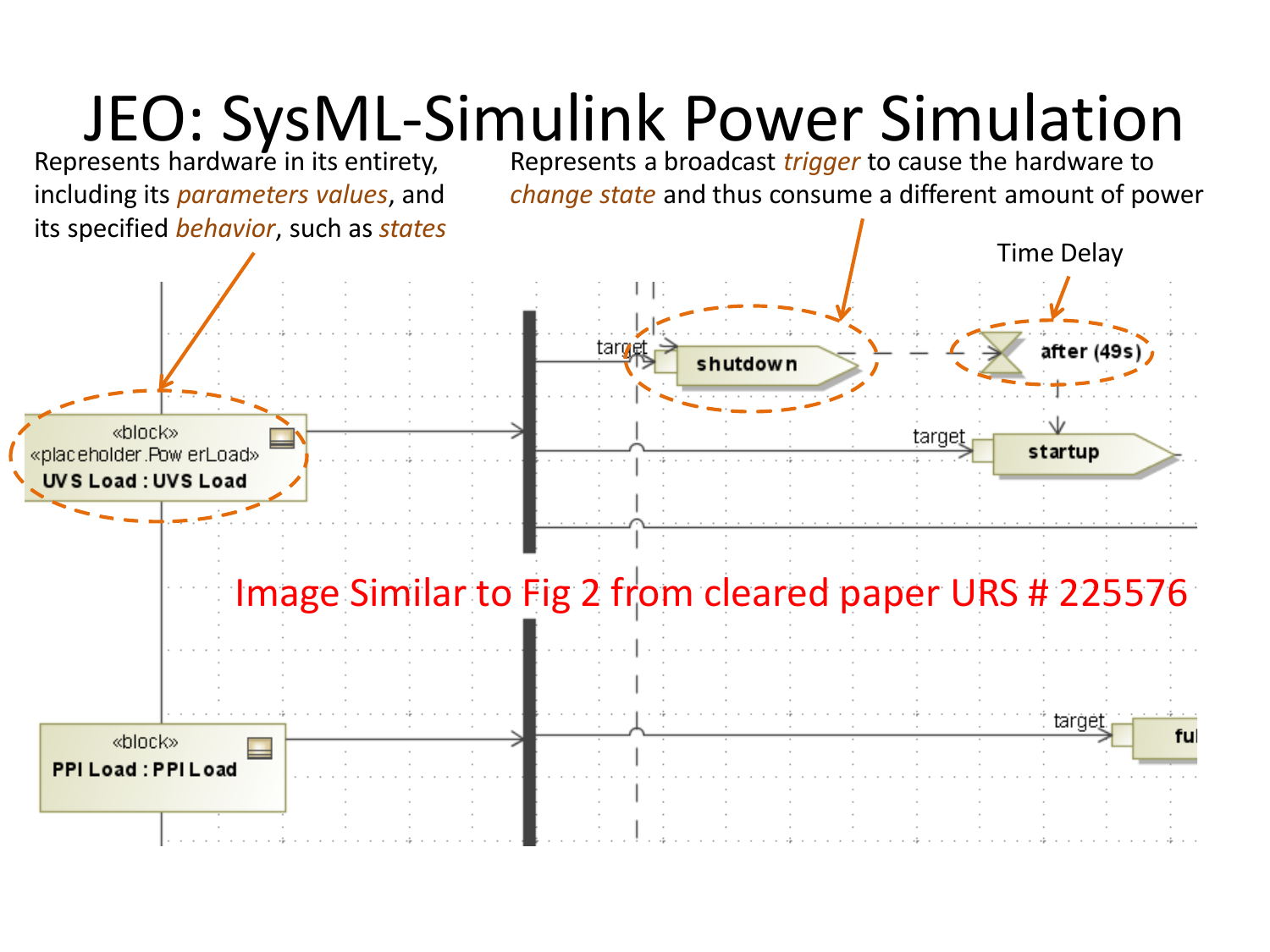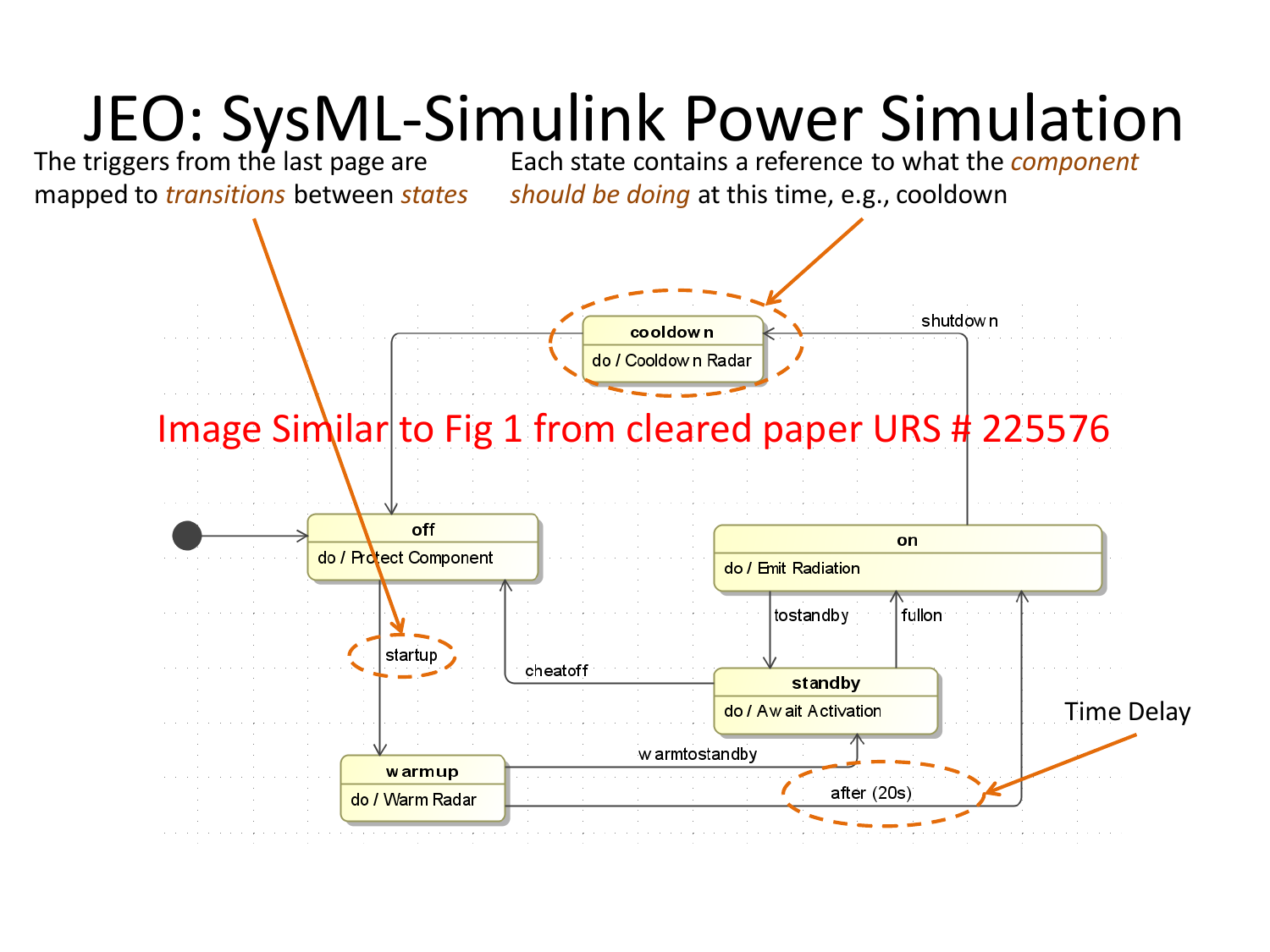## JEO: SysML-Simulink Power Simulation

«placeholder. Pow er **VIRIS Load** 

The component definition is the key to orchestrating all of these views

#### Image Similar to Fig 3 from cleared paper URS # 225576

«mission Functio **Warm Component** «placeholder.characterizes» «constraint» «placeholder.Model» **Warmup VIRIS** constraints «mission Function»  $power =$ erform Main Function The functions performed appear here «placeholder.characterizes and are the same as those from the State Diagram «constraint» Finally, the power consumed while «placeholder.Model» performing each function is given **Full Power VIRIS** constraint here, completing the map  $power =$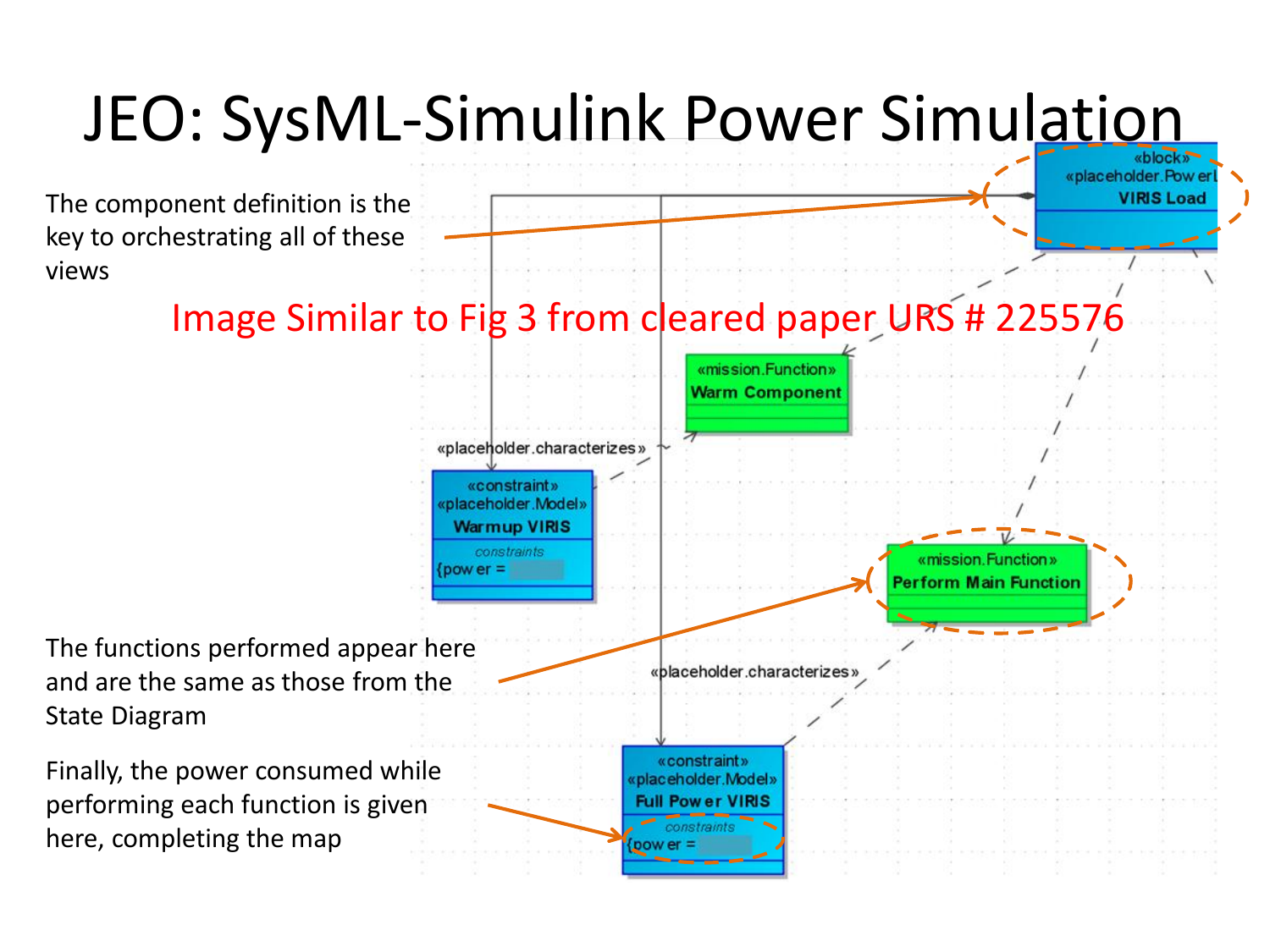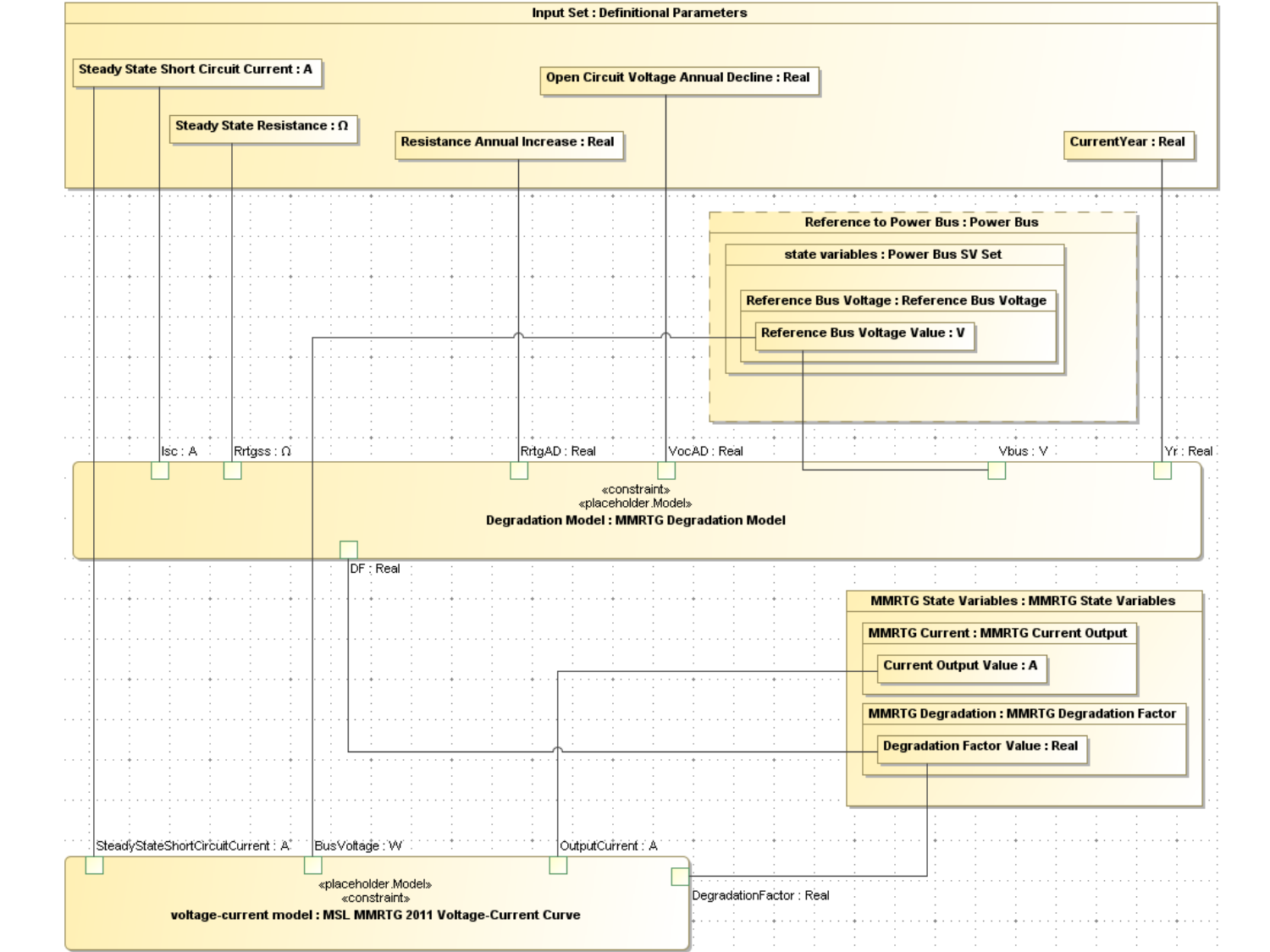#### JEO: SysML-Simulink Power Simulation





#### Individual Contributions



Power From Aggregate Loads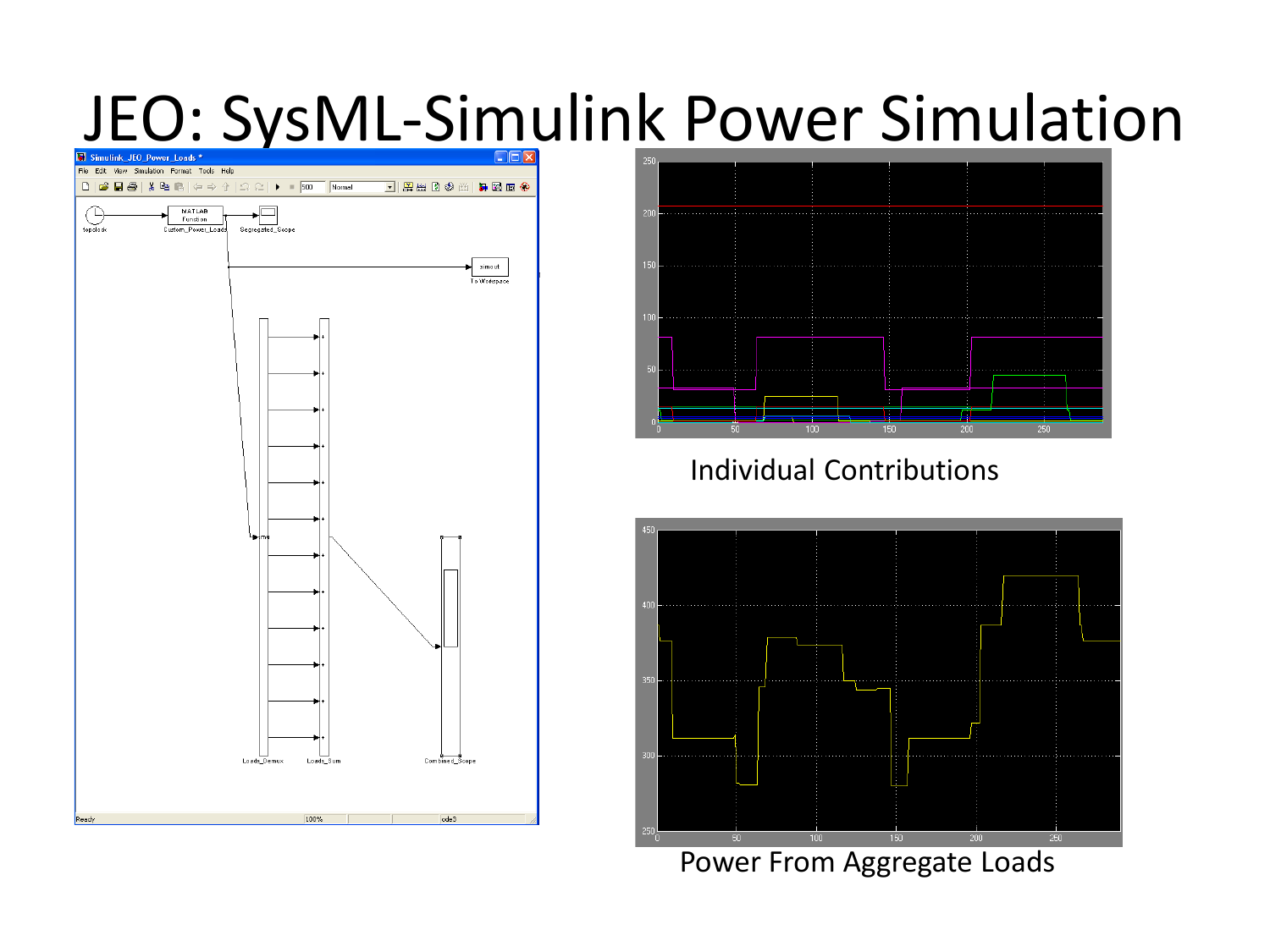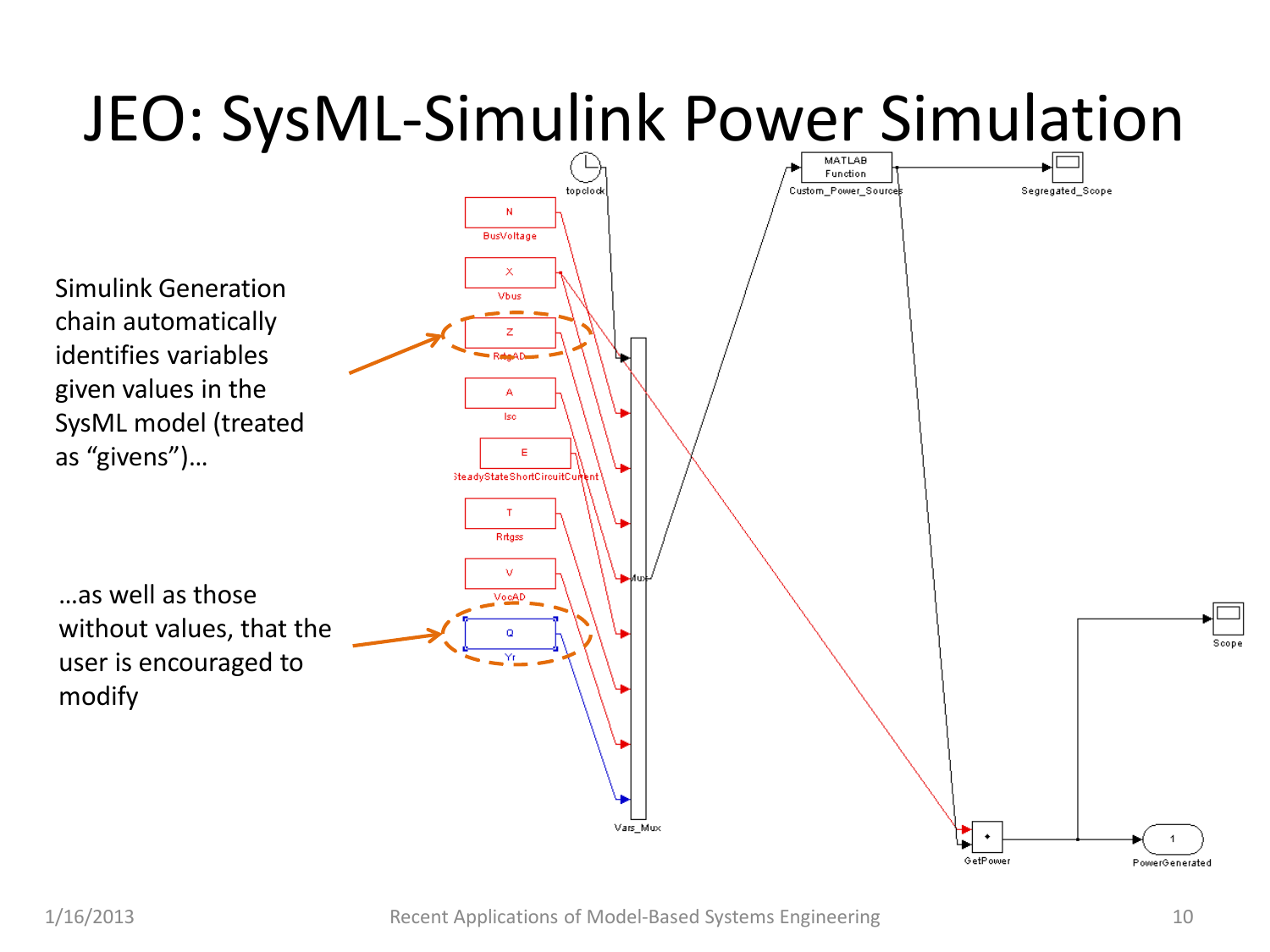

Work MEL Rollup looks for leaves and then gets count by looking up composition tree (e.g, 6 PDUs in this case)

Composition MEL Rollup moves from top to bottom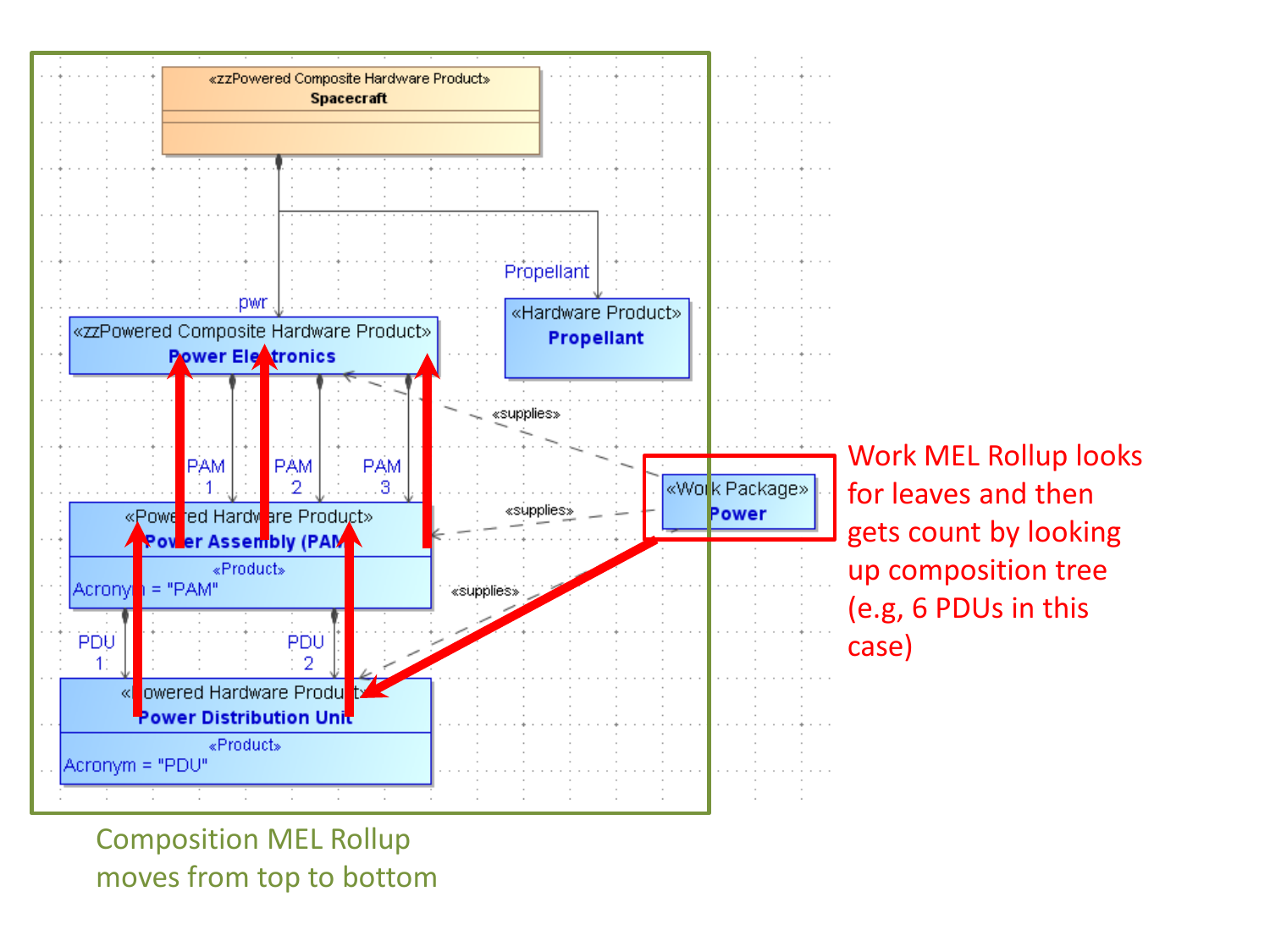# What Does Transformation Buy?

- "Strong" transformation, where new models automatically spring entirely from older ones based only on definitions
- But "weak" transformation is still very useful, because it bootstraps information from old models into new ones
	- Synchronized by construction
	- Leverages redundancies for efficiency rather than getting bogged down in continuous synchronization and consistency efforts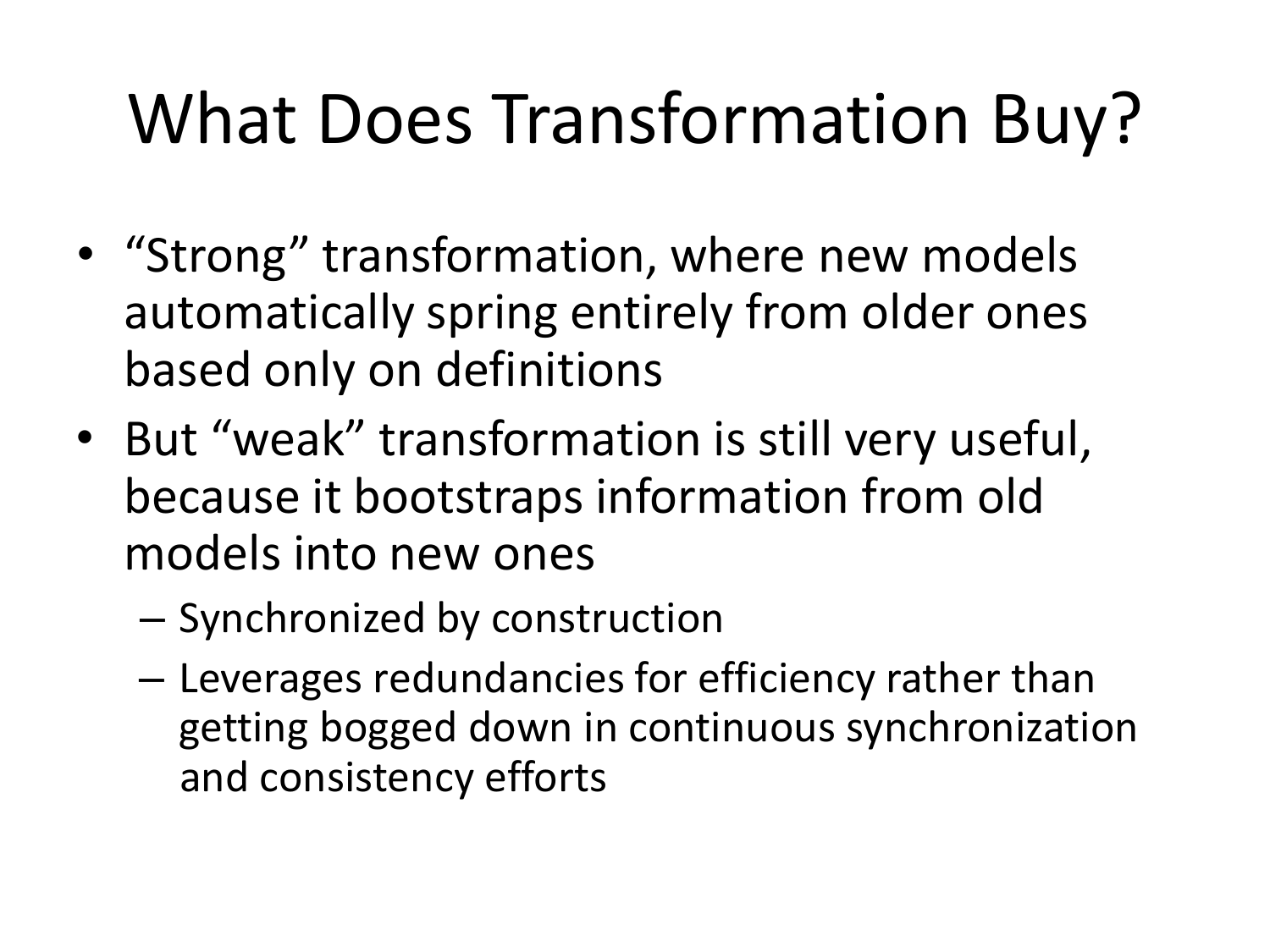#### Lessons Learned

- Good systems model is inherently multidisciplinary
	- Strong generalist with analytic skills
	- Specialist with discipline knowledge
- Requiring the systems engineer to provide data for execution by subsystem led to higher quality technical interactions than "give me your document"
- Computational sophistication runs into difficulties with human verification (how to "prove" that it is working) and validation
- It takes a lot of work to get a good system model but much of this work is in \*really\* understanding the interfaces and approach (real systems engineering, not document shuffling)
- Be VERY careful to get your scope understood and locked in early or the model will run away from you!